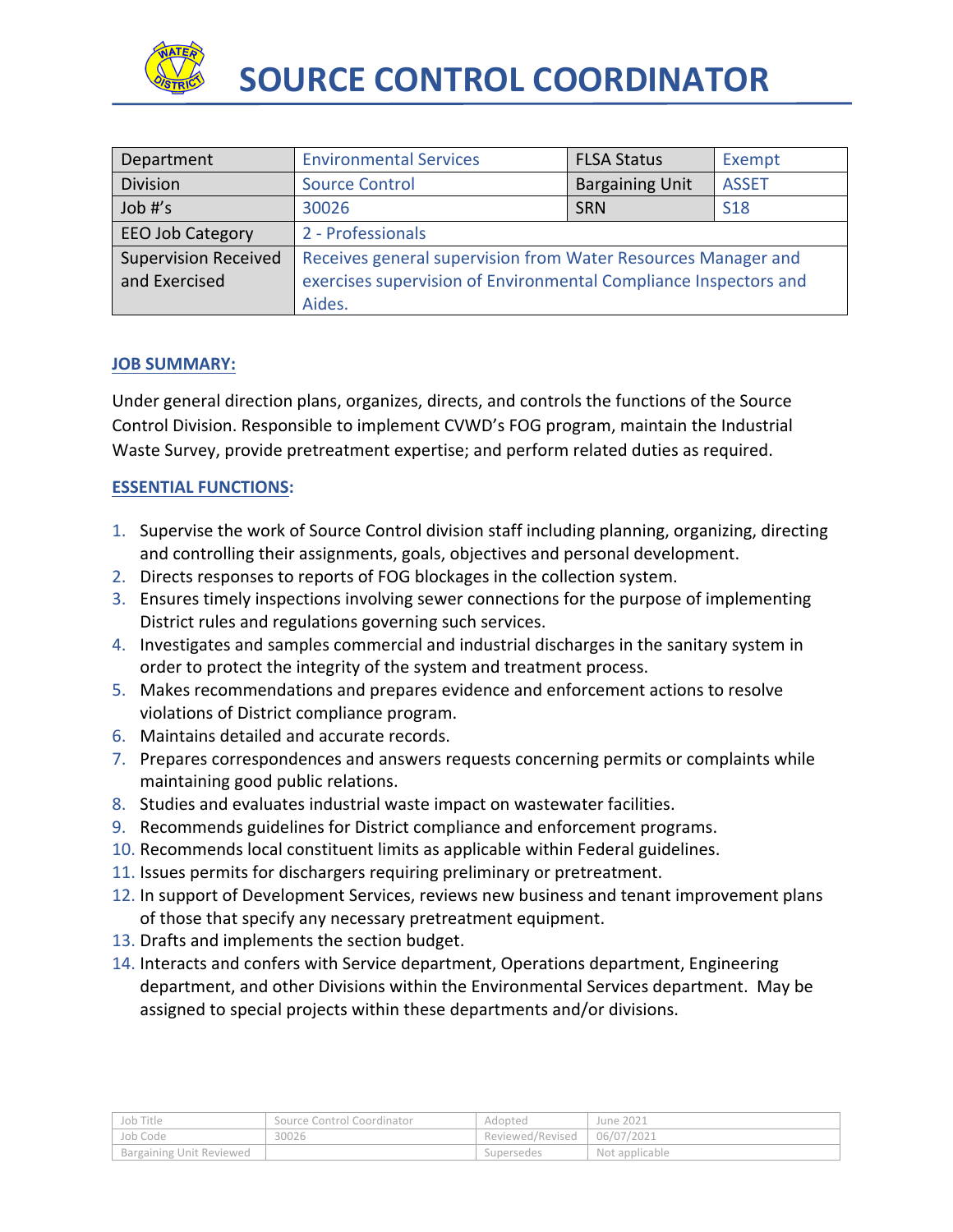

### **MINIMUM QUALIFICATIONS:**

- **Education:** High School diploma or equivalent. Typically, the successful candidate will have completed college level coursework in biology, chemistry, engineering or environmental science. A typical way to obtain knowledge would be to complete a home correspondence course on Pretreatment Facility Inspection offered by Sacramento State University or an accredited college.
- **Experience:** Any combination of training and experience which would provide the required knowledge and abilities is qualifying. An example would be to have six years of increasingly responsible experience in sanitation processes, collection system maintenance, or engineering related field.

### **Knowledge of:**

- $\triangleright$  Location of district facilities
- $\triangleright$  Basic industrial waste chemistry
- $\triangleright$  Basic algebra calculations
- $\triangleright$  Functions, calibrations and operations of gas techs, pH ranges and conductivity meters
- $\triangleright$  Regulations affecting new installations for domestic, sanitation, irrigation, and industrial waste and fees and charges related to each
- $\triangleright$  Customer service techniques and procedures
- $\triangleright$  District safety programs, rules, regulations, and Material Safety Data sheets
- $\triangleright$  Cross connection program
- $\triangleright$  State and Federal regulations and enforcement procedure mandated by the Environmental Protection Agency
- $\triangleright$  General Sewage systems and grease trap installations
- $\triangleright$  Confined space entry and monitoring procedures
- $\triangleright$  Personal computers and SunGard systems
- $\triangleright$  Flow measurement and sampling procedures, including 'chain of custody' procedures
- $\triangleright$  Plat sheets, parcel maps, and legal property description
- $\triangleright$  Safe work practices
- $\triangleright$  Correct use and maintenance of hand tools and equipment
- $\triangleright$  Geography of the local area
- $\triangleright$  Principles of supervision and management

### **Abilities:**

- $\triangleright$  Communicate effectively with others, both verbally and in writhing
- $\triangleright$  Use tools and equipment in a safe manner
- $\triangleright$  Follow and comprehend written and oral directions
- $\triangleright$  Work cooperatively with others

| Job Title                | Source Control Coordinator | Adopted                       | June 2021      |
|--------------------------|----------------------------|-------------------------------|----------------|
| Job Code                 | 30026                      | Reviewed/Revised   06/07/2021 |                |
| Bargaining Unit Reviewed |                            | Supersedes                    | Not applicable |